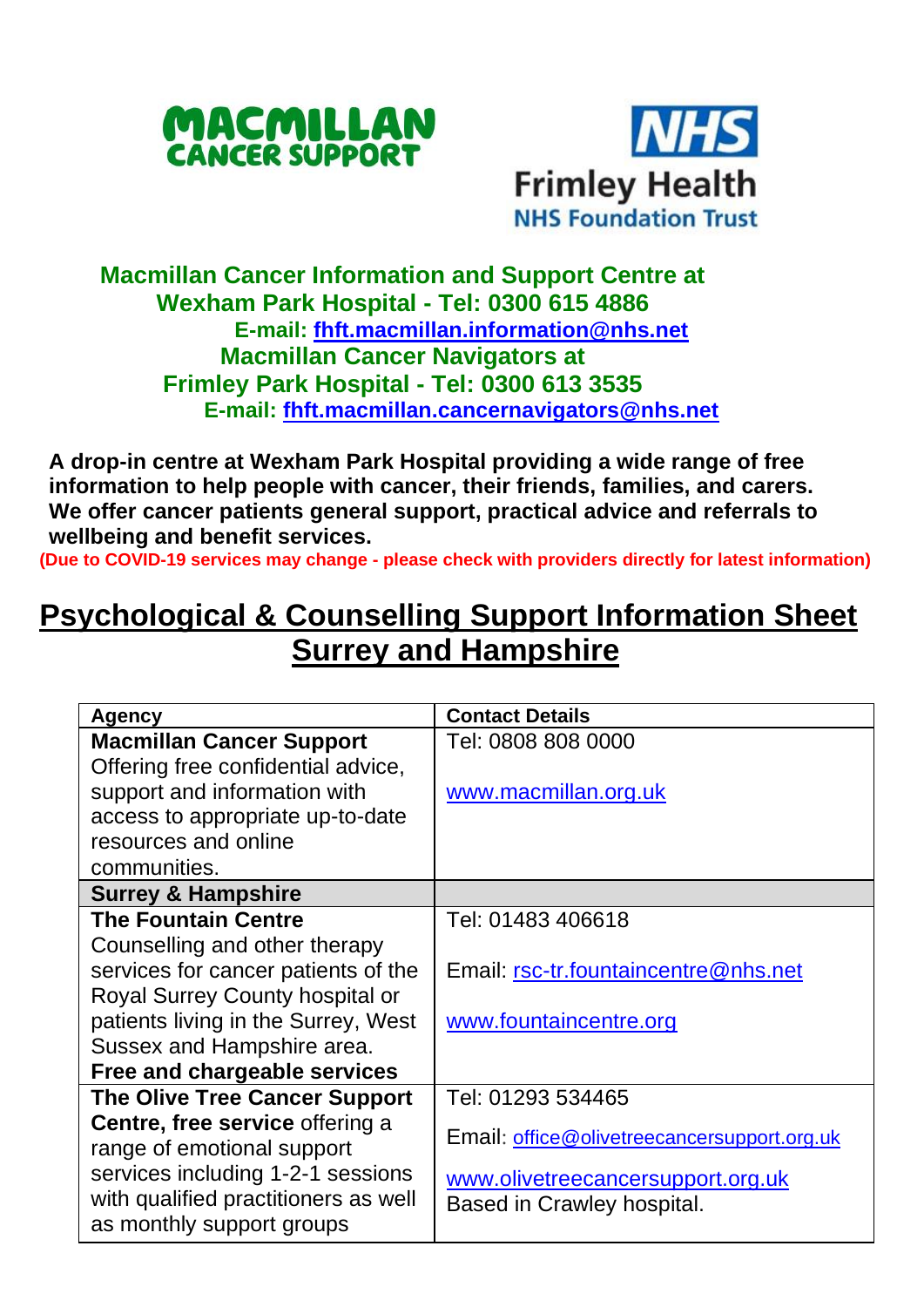| Wessex Cancer Trust, a team of        | <b>Waterside Cancer Support Centre (Hythe)</b> |  |
|---------------------------------------|------------------------------------------------|--|
| specialist counsellors are            | Tel: 023 8178 0409                             |  |
| available at each centre to help      |                                                |  |
| with the emotional impact of          | <b>Chandler's Ford Cancer Support Centre</b>   |  |
| cancer. The centres also provide      | Tel: 023 8051 6576                             |  |
| health and wellbeing support as       |                                                |  |
| well as friendship.                   | www.wessexcancer.org.uk                        |  |
| <b>Free Service</b>                   |                                                |  |
| <b>Southeast Cancer Help (Purley)</b> | Tel: 020 8668 0974                             |  |
| provide individual and group          |                                                |  |
| support and counselling,              | <b>Email online form</b>                       |  |
| complementary therapies and           | www.sechc.org.uk                               |  |
| information within a friendly,        |                                                |  |
| caring environment.                   |                                                |  |
| <b>Free services</b>                  |                                                |  |
| CancerWise provides space to          | Tel: 01243 778 516                             |  |
| support the mind, body, spirit and    |                                                |  |
| emotional health through and          | Email: enquiries@cancerwise.org.uk             |  |
| beyond cancer in the East             |                                                |  |
| Hampshire area                        | www.cancerwise.org.uk                          |  |
| <b>Free services</b>                  |                                                |  |
| <b>DHC Talking Therapies, self-</b>   | Tel: 01483 906392                              |  |
| referrals are now available online    |                                                |  |
| <b>CBT with SilverCloud. Multiple</b> | www.dhctalkingtherapies.co.uk                  |  |
| locations across Dorking.             |                                                |  |
| <b>Free NHS Service</b>               |                                                |  |
| <b>Mind Matters Surrey IAPT</b>       | Tel: 0300 330 5450                             |  |
| (Improving Access to                  | Text: 07786 202566                             |  |
| Psychological Therapies) is a         |                                                |  |
| talking therapy service for adults    | Email: mindmatters.surrey@sabp.nhs.uk          |  |
| (18+) registered with a GP in         | www.mindmattersnhs.co.uk                       |  |
| Surrey.<br><b>Free NHS Service</b>    |                                                |  |
| <b>SAFE Haven Café's</b>              | www.sabp.nhs.uk                                |  |
| Available in five town centre         |                                                |  |
| locations across Surrey and north     |                                                |  |
| east Hampshire providing out of       |                                                |  |
| hours help and support to people      |                                                |  |
| experiencing a mental health          |                                                |  |
| crisis or emotional distress.         |                                                |  |
| <b>We Are With You (Surrey)</b>       | Register online form                           |  |
| Free confidential support helping     |                                                |  |
| you to reach goals in a way that's    | www.wearewithyou.org.uk                        |  |
| right for you either online or face   |                                                |  |
| to face.                              |                                                |  |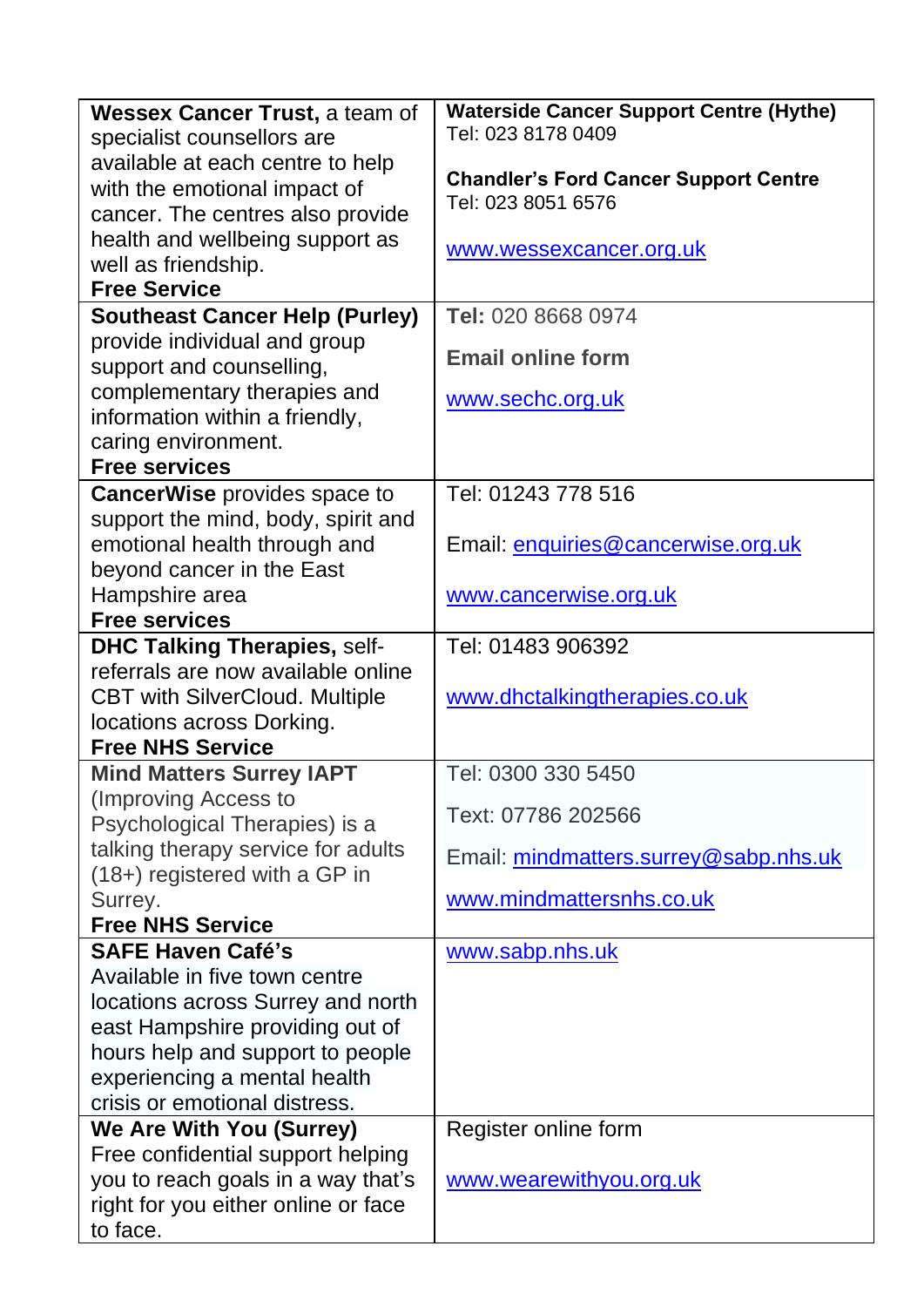|                                      | Tel: 01276 24210                      |
|--------------------------------------|---------------------------------------|
| <b>Connect Christian Counselling</b> |                                       |
| <b>Service - Camberley</b>           |                                       |
| Counselling for over 18s, couples    | Email: info@connectcounselling.org.uk |
| and family groups (under 18s         |                                       |
| included in family groups). Self     | www.connectcounselling.org.uk         |
| referral from any area.              |                                       |
| Chargeable by donation.              |                                       |
| <b>National</b>                      |                                       |
| <b>Samaritans</b>                    | Tel: 116 123 (Free)                   |
| Confidential support for people      | Self Help App                         |
| who are despairing or suicidal.      |                                       |
| Lines are open 24 hours a day.       | Email: jo@samaritans.org              |
| <b>Free service</b>                  |                                       |
|                                      | www.samaritans.org                    |
|                                      | Tel: 0207 014 9955                    |
| <b>UK Council for Psychotherapy</b>  |                                       |
| National register of                 |                                       |
| psychotherapists and                 | www.psychotherapy.org.uk              |
| psychotherapeutic counsellors.       |                                       |
| <b>British Association for</b>       | Tel: 01455 883300                     |
| <b>Counselling and</b>               |                                       |
| Psychotherapy                        | Email: bacp@bacp.co.uk                |
| Association for Counsellors and      |                                       |
| Psychotherapists with searchable     | www.bacp.co.uk                        |
| database of qualified counsellors.   |                                       |
| <b>National Counselling Society</b>  | Tel: 01903 200666                     |
| An accredited register of national   |                                       |
| counsellors.                         | Email using online form               |
|                                      |                                       |
|                                      |                                       |
|                                      | www.nationalcounsellingsociety.org    |
| <b>IESO Digital Health</b>           | Tel: 0800 074 5560                    |
| Beat anxiety and depression with     |                                       |
|                                      |                                       |
| online CBT on the NHS. Chat with     | Email: info@iesohealth.com            |
| a therapist from home.               |                                       |
| <b>Free NHS Service</b>              | www.iesohealth.com                    |
|                                      |                                       |
|                                      |                                       |
|                                      |                                       |